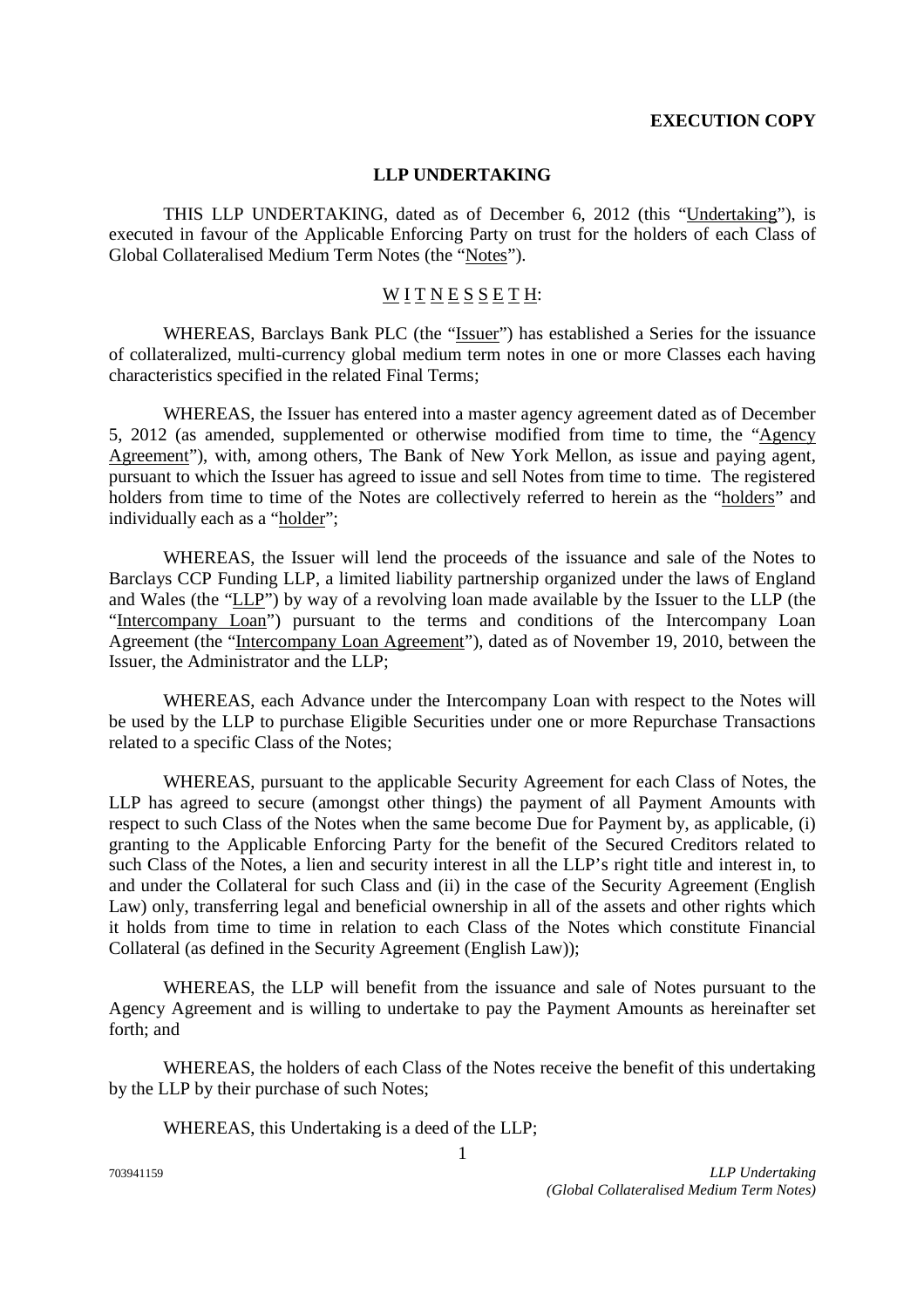NOW THIS DEED WITNESSES the receipt and sufficiency of which are hereby acknowledged, the LLP agrees as follows:

1. Definitions. The Master Program Definitions Schedule made between the Issuer, the Administrator and the LLP on or about November 19, 2010 (as the same may be amended, varied or supplemented from time to time in accordance with the Administration Agreement, the "Master Program Definitions Schedule") is expressly and specifically incorporated into this Undertaking and, accordingly, the expressions defined in the Master Program Definitions Schedule (as so amended, varied or supplemented) shall, except where the context otherwise requires and save where otherwise defined, have the same meanings in this Undertaking, including the recitals, and this Undertaking shall be construed in accordance with the interpretation provisions set out in Clause 2 (*Interpretation and Construction*) of the Master Program Definitions Schedule.

The Series Definitions Schedule for the Notes set forth in Schedule 1 of the Collateral Administration Agreement (as the same may be amended, varied or supplemented from time to time in accordance with the applicable Security Agreement, the "Series Definitions Schedule") is expressly and specifically incorporated into this Undertaking and, accordingly, the expressions defined in the Series Definitions Schedule (as so amended, varied or supplemented) shall, except where the context otherwise requires and save where otherwise defined, have the same meanings in this Undertaking, including the recitals.

To the extent of any inconsistency between the Master Program Definitions Schedule and the Series Definitions Schedule, the meanings set forth in the Series Definitions Schedule shall govern.

2. Undertaking to Pay. In relation to each Class of Notes (as the same may be amended, modified, extended or renewed from time to time), the LLP undertakes to the Applicable Enforcing Party for the benefit of the relevant Noteholders to make full and prompt payment, when such Class is Due for Payment and at all times thereafter, of the Issuer's obligations to pay all Payment Amounts with respect to such Class. This undertaking is independent of the Issuer's obligations and given by the LLP by way of indemnity and so as primary obligor and not as surety.

3. Continuing Promise. Subject to Section 21, this Undertaking shall in all respects be a continuing limited recourse undertaking, and shall remain in full force and effect (notwithstanding, without limitation, the dissolution of the LLP or any other circumstance) until all Payment Amounts have been paid in full.

4. Reinstatement. The LLP further agrees that if at any time all or any part of any payment theretofore made to any holder to any of the Payment Amounts is or must be rescinded or returned by such holder for any reason whatsoever (including, without limitation, the insolvency, bankruptcy or reorganization of the Issuer or the LLP), such Payment Amounts shall, for purposes of this Undertaking, to the extent that such payment is or must be rescinded or returned, be deemed to have continued in existence, notwithstanding such application by such holder, and this Undertaking shall continue to be effective or be reinstated, as the case may be, as to such Payment Amounts, all as though such application by such holder had not been made.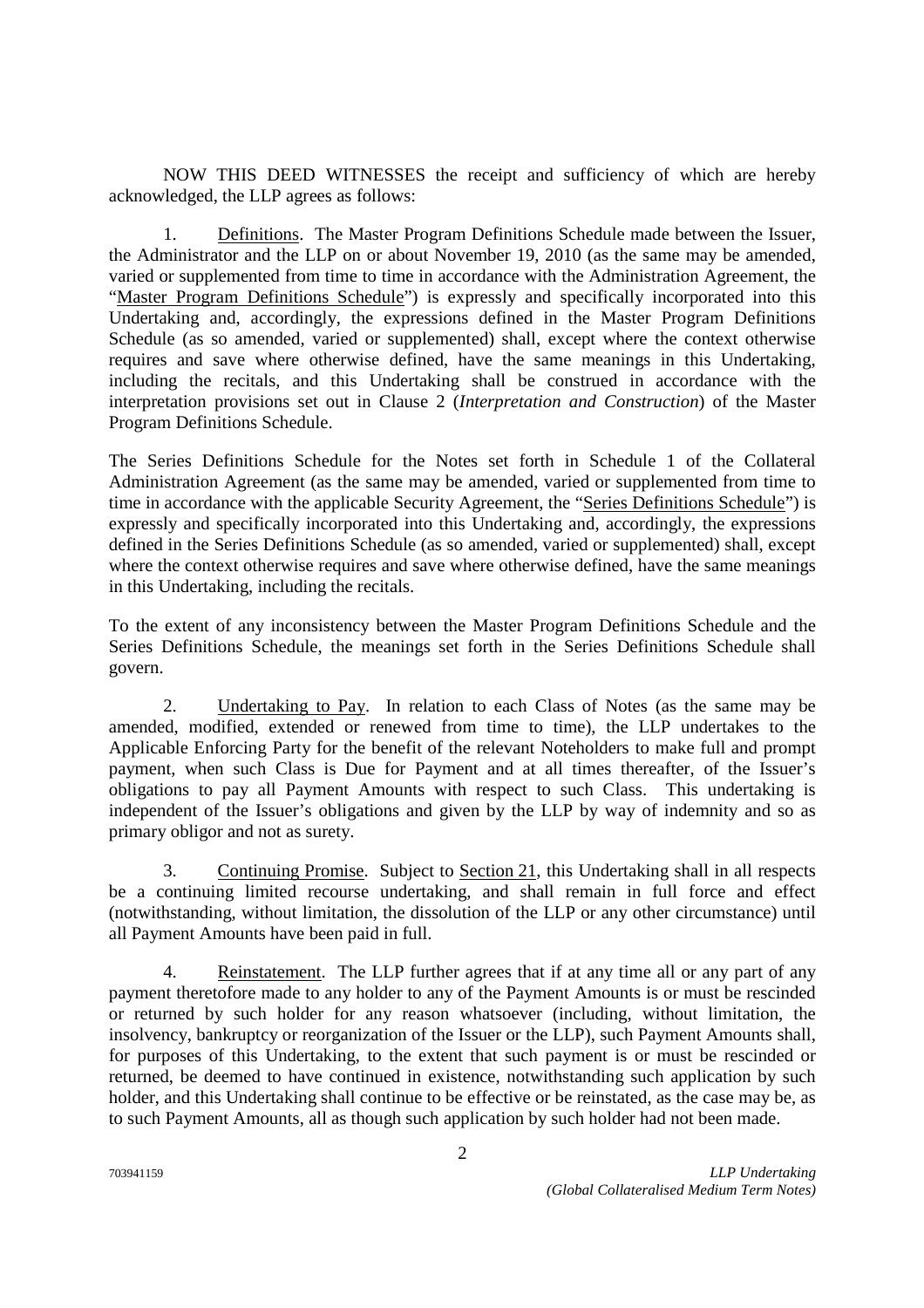5. Representations and Warranties. The LLP represents and warrants to the holders as of the date hereof that:

(a) *Existence and Powers*. The LLP is duly organized and validly existing under the laws of the jurisdiction of its organization and has the organizational power and authority to own the properties it purports to own, to transact the business it transacts and proposes to transact, to execute and deliver this Undertaking and to perform the provisions hereof.

(b) *Authorization and Binding Effect*. This Undertaking has been duly authorized by all necessary organizational action on the part of the LLP, and this Undertaking constitutes a legal, valid and binding obligation of the LLP enforceable against the LLP in accordance with its terms, except as such enforceability may be limited by (i) applicable bankruptcy, insolvency, reorganization, moratorium or other similar laws affecting the enforcement of creditors' rights generally and (ii) general principles of equity (regardless of whether such enforceability is considered in a proceeding in equity or at law).

(c) *No Contravention*. The execution, delivery and performance by the LLP of this Undertaking will not (i) contravene, result in any breach of, or constitute a default under, or result in the creation of any security interest in respect of any property of the LLP under, any indenture, mortgage, deed of trust, loan purchase or credit agreement, LLP Deed, or any other agreement or instrument to which the LLP is bound or by which the LLP or any of its properties may be bound or affected, (ii) conflict with or result in a breach of any of the terms, conditions or provisions of any order, judgment, decree or ruling of any court, arbitrator or Governmental Authority applicable to the LLP or (iii) violate any provision of any statute or other rule or regulation of any Governmental Authority applicable to the LLP except where such contravention, breach, default, conflict or violation would not reasonably be expected to have a Material Adverse Effect.

(d) *No Consent Required*. No consent, approval or authorization of, or registration, filing or declaration with, any Governmental Authority is required in connection with the execution, delivery or performance by the LLP of this Undertaking.

(e) *Benefits*. Having taken into account the financial interdependence and mutual reliance between the LLP and the Issuer, the continuing financial and other assistance from time to time given by the LLP to the Issuer and vice versa, the LLP expects to derive material benefits, directly or indirectly, from the financing obtained under the Intercompany Loan which may be used by the LLP to purchase Purchased Securities under each Repurchase Agreement for the Notes related to this Undertaking.

6. Subrogation. Notwithstanding any payment made by or for the account of the LLP pursuant to this Undertaking, the LLP shall not be subrogated to any right of any Applicable Enforcing Party or holder until such time as this Undertaking shall have been discontinued as to the LLP, the holders shall have received payment of the full amount of all Payment Amounts and the Notes shall have been repaid in full.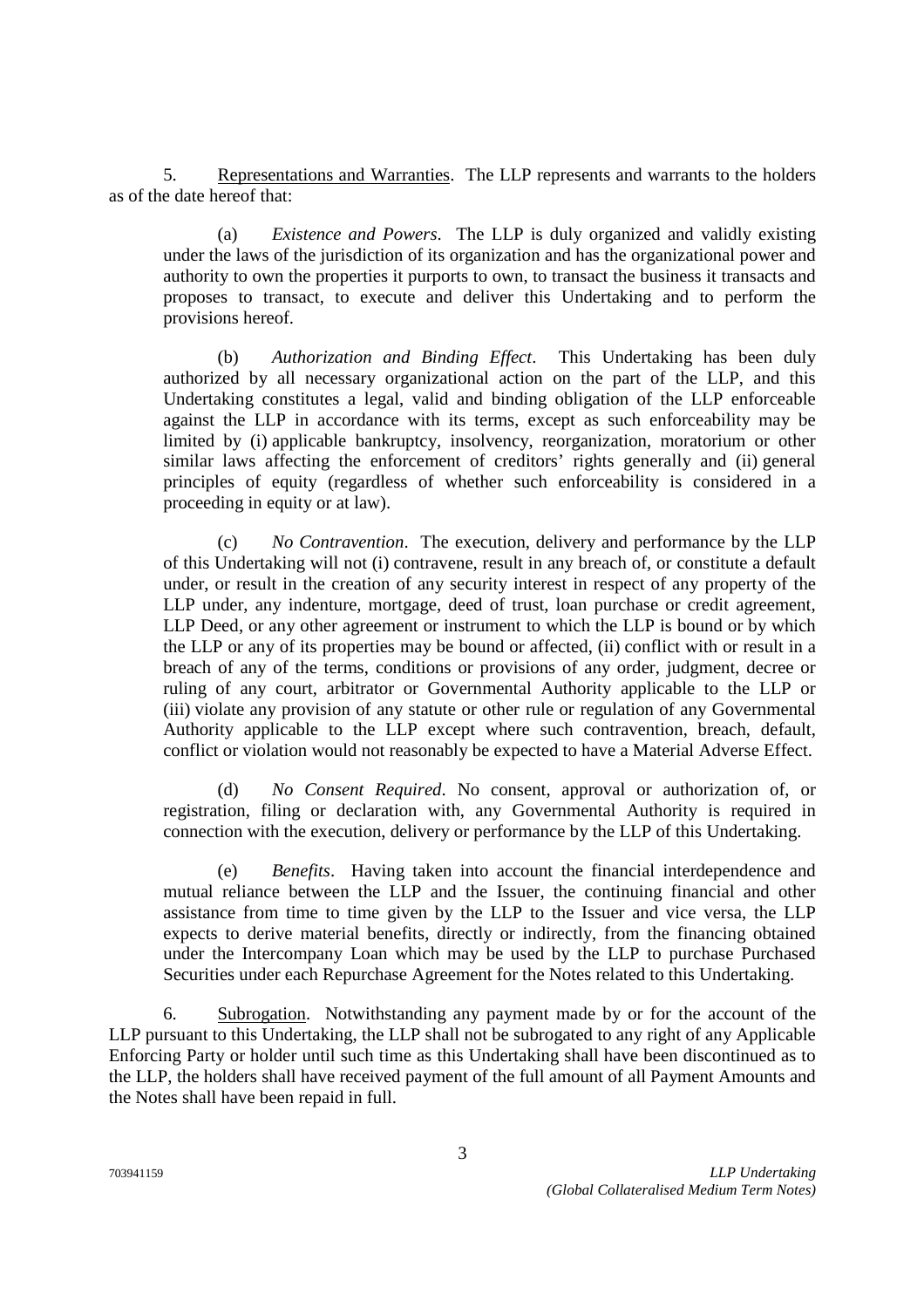7. Waivers. (a) The LLP hereby expressly waives (a) notice of the acceptance by any holder of this Undertaking, (b) notice of the existence or creation or non-payment of all or any of the Payment Amounts, (c) presentment, demand, notice of dishonor, protest, and all other notices whatsoever and (d) all diligence in collection or protection of or realization upon any Payment Amounts or any security for or any guarantee of any Payment Amounts.

(b) Without limitation of the foregoing, the LLP hereby waives:

(i) any defence arising by reason of any disability or other defense of the Applicable Enforcing Party, on behalf of any holder;

(ii) any defence based on sovereign immunity of the LLP or any Affiliate thereof;

(iii) any bankruptcy, insolvency, reorganization, arrangement, readjustment, composition, liquidation or similar proceedings with respect to the Issuer or the Applicable Enforcing Party;

(iv) any defence based on the occurrence or continuance of any LLP Event of Default, Potential LLP Event of Default, Issuer Event of Default or Potential Issuer Event of Default;

(v) to the fullest extent permitted by law, any defence arising from fraud and/or fraud in the inducement and any and all other defences or benefits that may be derived from or afforded by applicable law limiting the liability of or exonerating guarantors or sureties; or

(vi) any other circumstance which might otherwise constitute a defence available to, or a legal or equitable discharge of, a surety or any guarantor.

(c) The creation or existence from time to time of additional Payment Amounts to the holders with respect to Classes of the Notes is hereby authorized, without notice to the LLP, and shall in no way affect or impair the rights of any Applicable Enforcing Party or holder or the obligations of the LLP under this Undertaking.

8. Assignments. Any holder may from time to time, without notice to the LLP, assign or transfer any Note in accordance with the Agency Agreement and the restrictions described in the Offering Document for the Notes; and, notwithstanding any such assignment or transfer or any subsequent assignment or transfer thereof, the Payment Amounts for such Note shall be and remain the Payment Amounts for such Note for purposes of this Undertaking, and each and every immediate and successive assignee or transferee of any of such Payment Amounts or of any interest therein shall, to the extent of the interest of such assignee or transferee in such Payment Amounts, be entitled to the benefits of this Undertaking to the same extent as if such assignee or transferee were an original holder.

9. Enforcement by the Applicable Enforcing Party. The LLP acknowledges that the Applicable Enforcing Party may, in accordance with the applicable Security Agreement, proceed to protect and enforce its right, title and interest and the right, title and interest of the holders to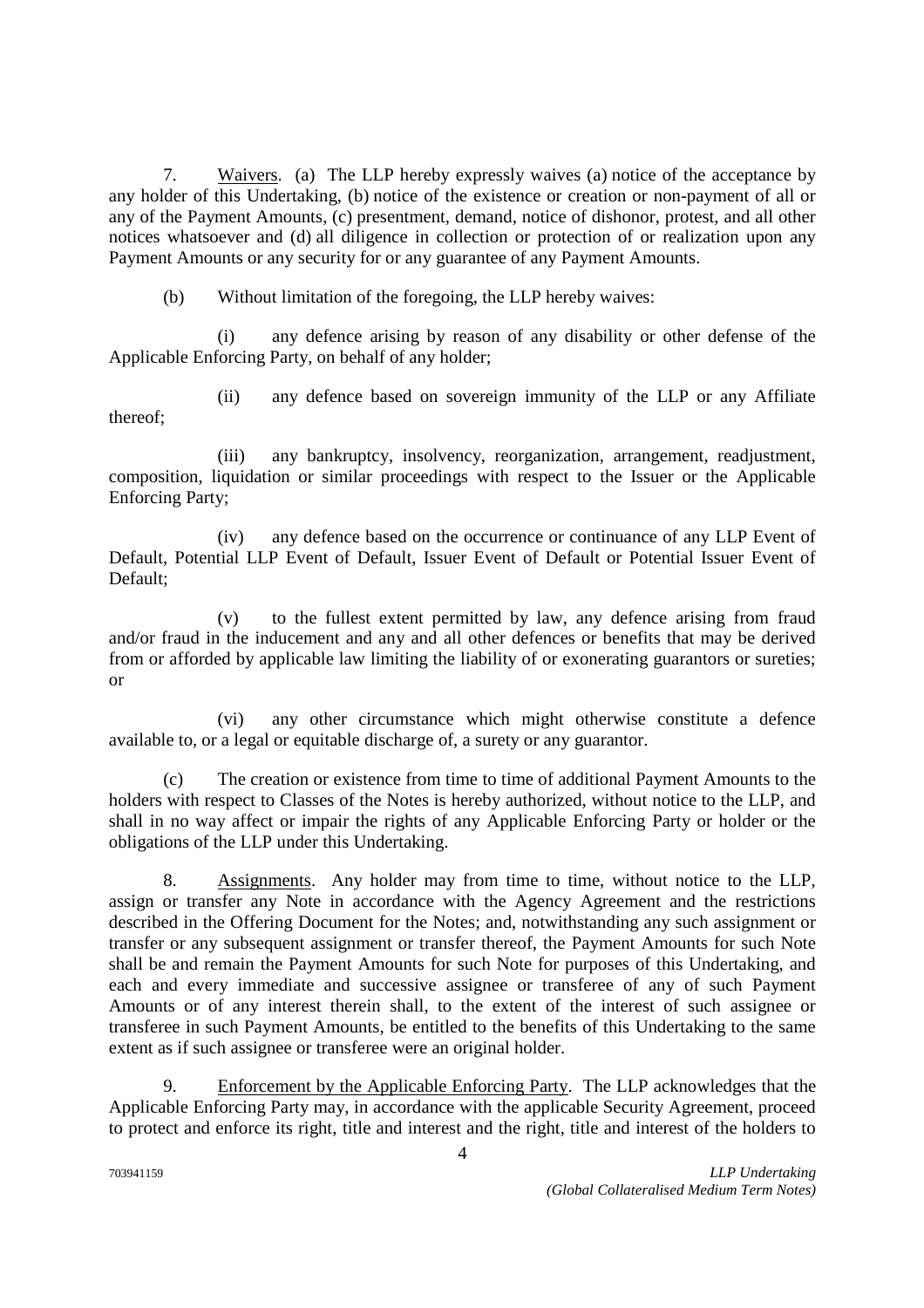and under this Undertaking with respect to each Class of the Notes (including without limitation all amounts due hereunder), and that the Applicable Enforcing Party may take such actions separately with respect to different Classes, simultaneously with respect to any one or more Classes, and in any case from time to time and not necessarily in a single instance. It shall not be necessary for the Applicable Enforcing Party to first institute any proceeding or exhaust any remedy the Applicable Enforcing Party may have under any Repurchase Agreement or against the Issuer. No Person shall have any rights under the Contracts (Rights of Third Parties) Act 1999 to enforce or enjoy the benefit of any term of this Undertaking.

10. Delay Not Waiver; Amendments, etc. The LLP may at any time, without the consent or sanction of the holders, consent to any action or amend or otherwise modify any of the terms of this Undertaking; *provided that* the LLP certifies to the Applicable Enforcing Party and the Collateral Administrator that any such action or amendment will not adversely affect in any material respect the interests of the Secured Creditors, including the holders. To the extent that the LLP does not make such a certification with respect to any proposed action or amendment, such proposed action or amendment may proceed and, provided that the Issuer has given not less than five (5) Business Days' written notice of the substance of the action or amendment (in an amendment or supplement to, or reissuance of, the Offering Document) to each holder or prospective purchaser of the Notes, will become effective upon either (a) the date upon which all Notes that were outstanding on the date that the notice above was first given are paid in full or, if any such Notes remain outstanding, the LLP obtains the prior written consent of each holder of such outstanding Notes; or (b) if the nature of the action or amendment is, in the reasonable opinion of the LLP, such that it can become effective with respect to the Notes as they are issued (but not take effect as against Notes that remain outstanding), the date designated by the LLP in the notice above, but solely with effect for all Notes with an Issue Date falling on or after such date and not with respect to any Notes that remain outstanding. After any such action or amendment becomes effective, it will bind the LLP and each Secured Creditor, including the Noteholders, whether or not notation of such action or amendment is made on any note, instrument, agreement or other document providing for the Secured Obligation of such Secured Creditor. A certification will become effective on the date prescribed therein or immediately on execution, if no date is prescribed. The Applicable Enforcing Party and the Collateral Administrator shall not be obligated to execute or consent to any amendment which adversely affects its rights, immunities and indemnities. In determining whether the applicable conditions set forth in this Section 10 have been met, the Collateral Administrator and the Applicable Enforcing Party shall be entitled to rely on a certificate of the Administrator and an opinion of counsel.

11. Payments, etc. All payments by the LLP in money with respect to a Class of the Notes pursuant to this Undertaking shall be made in the currency in which the relevant Note is denominated to the Note Payment Account for the Notes and paid by the Issue and Paying Agent pursuant to the Agency Agreement to the holders of such Class for their ratable benefit by the method and at the address specified in the Agency Agreement. To the fullest extent permitted by applicable law, the obligations of the LLP in respect of any amount of money due under or in respect of this Undertaking shall (notwithstanding any payment in any other currency, whether as a result of any judgment or order or the enforcement thereof or otherwise) be discharged only to the extent of the amount in the relevant currency that the Applicable Enforcing Party and each other Person entitled to receive such payment may, in accordance with normal banking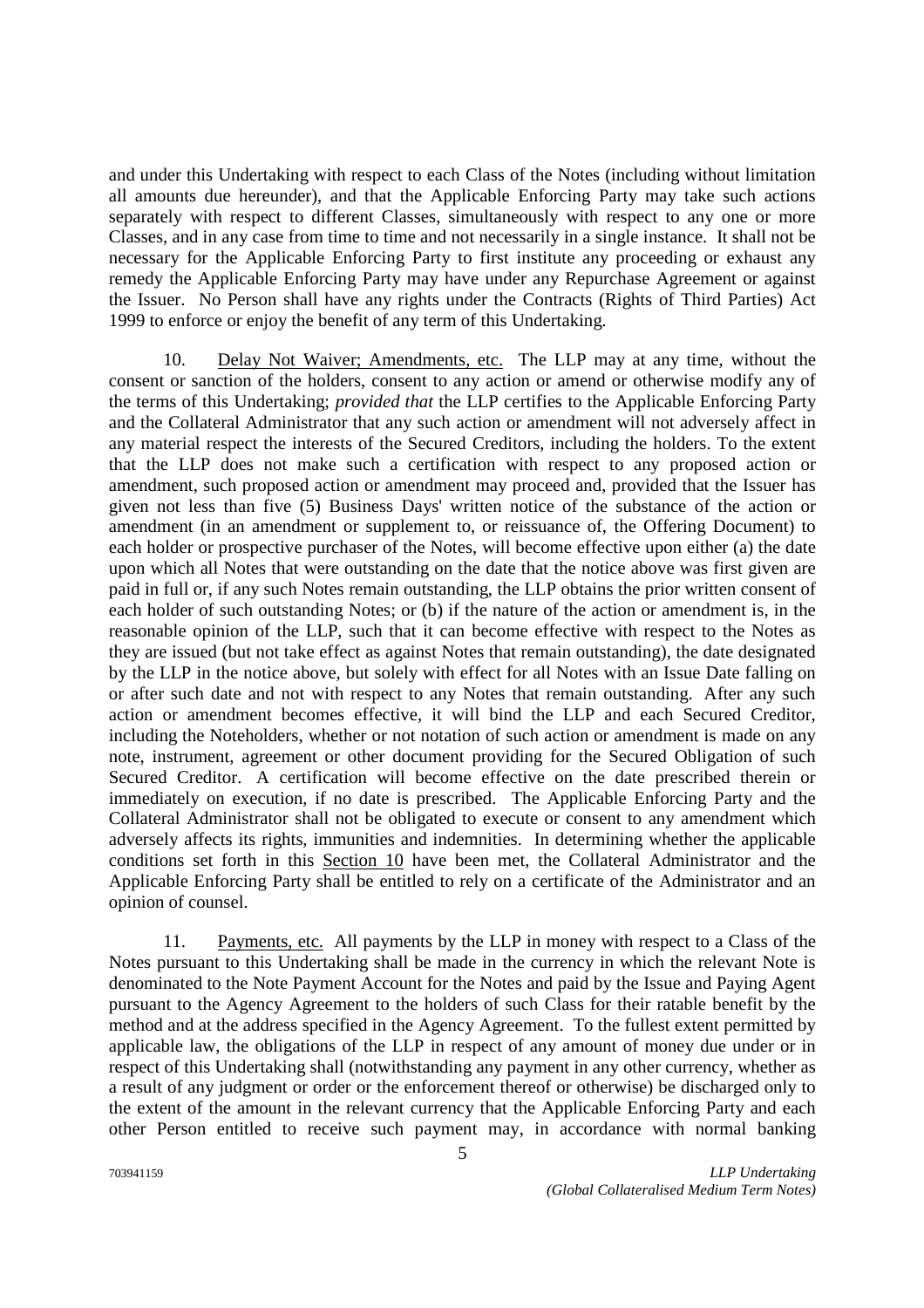procedures, purchase with the sum paid in such other currency (after any premium and costs of exchange) on the Business Day immediately following the day on which such holder receives such payment. If the amount in relevant currency that may be so purchased for any reason falls short of the amount originally due, the LLP shall indemnify and save harmless the Applicable Enforcing Party and such Person from and against all loss or damage arising out of or as a result of such deficiency. This indemnity shall constitute an obligation separate and independent from the other obligations contained in this Undertaking, shall give rise to a separate and independent cause of action, shall apply irrespective of any indulgence granted by such holder from time to time and shall continue in full force and effect notwithstanding any judgment or order for a liquidated sum in respect of an amount due under this Undertaking or under any judgment or order.

12. Governing Law. This Undertaking shall be governed by, and construed in accordance with, the Laws of England.

13. Severability. Wherever possible each provision of this Undertaking shall be interpreted in such manner as to be effective and valid under applicable law, but if any provision of this Undertaking shall be prohibited by or invalid under such law, such provision shall be ineffective to the extent of such prohibition or invalidity, without invalidating the remainder of such provision or the remaining provisions of this Undertaking.

14. Additional Obligors. At any time after the date of this Undertaking, one or more additional Persons may become parties hereto by executing and delivering to the Applicable Enforcing Party a counterpart of this Undertaking. Immediately upon such execution and delivery (and without any further action), each such additional Person will become a party to, and will be bound by all of the terms of, this Undertaking.

15. Notices. (a) Except in the case of notices and other communications expressly permitted to be given by telephone (and except as provided in Section 16 below), all notices and other communications provided for herein shall be in writing and shall be delivered by hand or overnight courier service, mailed by certified or registered mail or sent by telecopier as follows, and all notices and other communications expressly permitted hereunder to be given by telephone shall be made to the applicable telephone number, as follows:

(i) in the case of the LLP, to Barclays CCP Funding LLP, 1 Churchill Place, London, E14 5HP for the attention of Barosec Limited/CCP Funding with a copy to 35 Great St. Helen's, London, EC3A 6AP (facsimile number +44 (0) 207-398-6325) for the attention of The Directors;

(ii) in the case of the Security Trustee, The Bank of New York Mellon, 101 Barclay Street, New York, New York, 10286 for the attention of Andrew Taylor, with a copy to: qsr-barclaysnotices@bnymellon.com; and

(iii) in the case of an Applicable Enforcing Party other than the Security Trustee, as set forth in the relevant Security Agreement.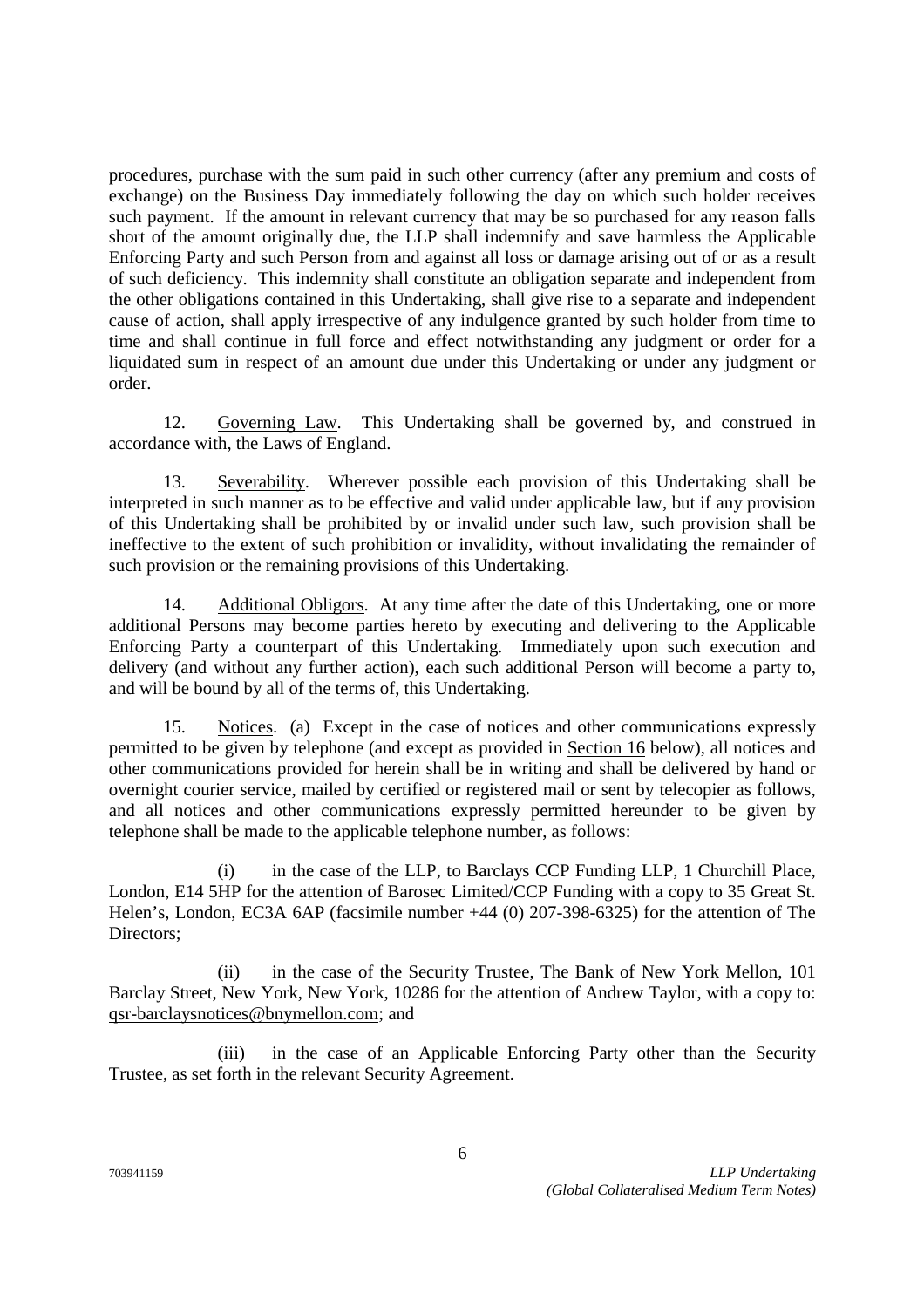16. Electronic Communications. Notices and other communications sent by hand or overnight courier service, or mailed by certified or registered mail, shall be deemed to have been given when received; notices and other communications sent by telecopier shall be deemed to have been given when sent (except that, if not given during normal business hours for the recipient, shall be deemed to have been given at the opening of business on the next business day for the recipient). Notices and other communications delivered through electronic communications to the extent provided in Section 16(b) below, shall be effective as provided in such Section 16(b).

(a) Notices and other communications to the LLP hereunder may be delivered or furnished by electronic communication (including e-mail and Internet or intranet websites) pursuant to procedures approved by the Applicable Enforcing Party; provided that the foregoing shall not apply if the LLP has notified the Applicable Enforcing Party that it is incapable of receiving notices hereunder by electronic communication. The Applicable Enforcing Party may, in its discretion, agree to accept notices and other communications to it hereunder by electronic communications pursuant to procedures approved by it; provided that approval of such procedures may be limited to particular notices or communications.

Unless the Applicable Enforcing Party otherwise prescribes, (i) notices and other communications sent to an e-mail address shall be deemed received upon the sender's receipt of an acknowledgement from the intended recipient (such as by the "return receipt requested" function, as available, return e-mail or other written acknowledgement); provided that if such notice or other communication is not sent during the normal business hours of the recipient, such notice or communication shall be deemed to have been sent at the opening of business on the next business day for the recipient, and (ii) notices or communications posted to an Internet or intranet website shall be deemed received upon the deemed receipt by the intended recipient at its e-mail address as described in the foregoing clause (i) of notification that such notice or communication is available and identifying the website address therefor.

(b) Each of the LLP and the Applicable Enforcing Party may change its address, telecopier or telephone number for notices and other communications hereunder by notice to the other parties hereto.

17. Judgment Currency. The LLP agrees that if, for the purposes of obtaining judgment in any court, it is necessary to convert a sum due hereunder from the currency in which a Note is denominated into another currency, to the fullest extent permitted by law, the rate of exchange used shall be that at which in accordance with normal banking procedures the holder of such Note could purchase the currency in which such Note is denominated with such other currency on the Business Day preceding that on which final judgment is given.

18. Tax Indemnification. Should any payment in respect of the Notes, whether by the LLP under this Undertaking or by the Issuer, be made subject to any deduction or withholding on account of any Taxes, the LLP will not be obliged to pay any additional amounts in respect of any sum deducted or withheld.

19. Submission to Jurisdiction. The LLP irrevocably agrees that the courts of England are to have non-exclusive jurisdiction to hear and determine any suit, action or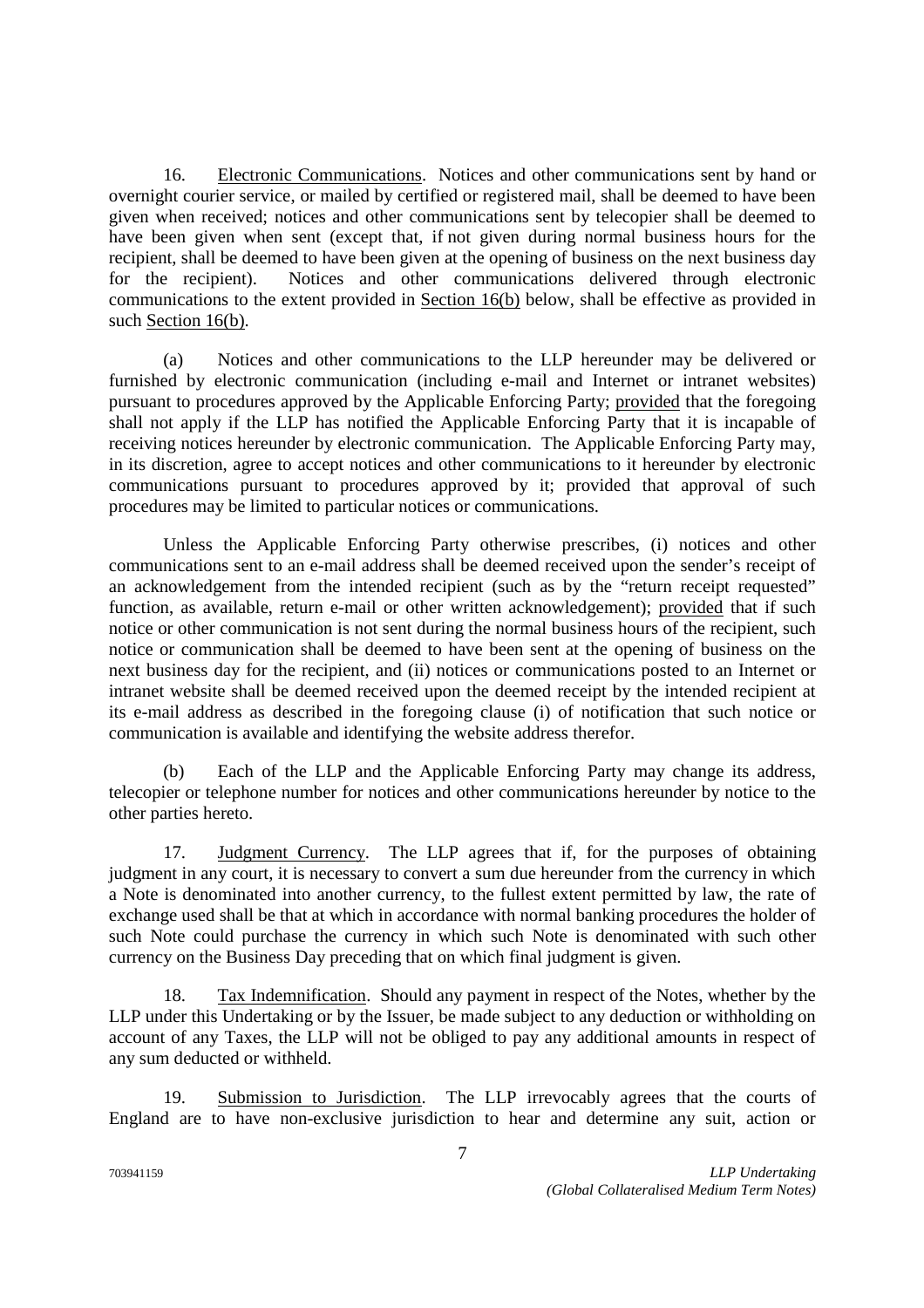proceeding, and to settle any disputes which may arise out of or in connection with this Undertaking (including a dispute relating to the existence, validity or termination of this Undertaking or any non-contractual obligation arising out of or in connection with this Undertaking) or the consequences of its nullity, and that accordingly any proceeding arising out of or in connection with this undertaking may be brought in such courts. The LLP irrevocably waives any objection which it might now or hereafter have to the courts of England being nominated as the forum to hear and determine any proceedings and to settle any disputes, and agrees not to claim that any such court is not a convenient or appropriate forum. Nothing contained in this section 19 shall limit any right to take proceedings against the parties to this Undertaking in any other court of competent jurisdiction, nor shall the taking of proceedings in one or more jurisdictions preclude the taking of proceedings in any other jurisdiction, whether concurrently or not.

20. Non-Petition. Only the Applicable Enforcing Party may pursue the remedies available under the general law or under this Undertaking to enforce the security interest set forth in the applicable Security Agreement with respect to any Collateral and no other beneficiary of this Undertaking shall be entitled to proceed directly against the LLP to enforce any such security interest. Until the date falling two years after the Final Maturity Date, no beneficiary of this Undertaking shall initiate or join any person in initiating an Insolvency Event in relation to the LLP, and no beneficiary of this Undertaking shall be entitled to take or join in the taking of any corporate action, legal proceedings or other procedure or step which would result in the Priorities of Payments not being complied with. This Section 20 shall survive the termination of this Undertaking.

21. Recourse. (a) To the extent permitted by law, no recourse under any obligation, covenant or agreement contained in this Undertaking of any of the Persons expressed to be a party to or beneficiary of this Undertaking shall be had against any shareholder, officer, member or director of any such party by the enforcement of any assessment or by any legal proceedings, by virtue of any statute or otherwise; it being expressly agreed and understood that this Undertaking is a corporate obligation of each such party and no personal liability shall attach to or be incurred by the shareholders, officers, agents or directors of any such party as such, or any of them, under or by reason of any of the obligations, covenants or agreements of any such party contained in this Undertaking, or implied therefrom, and that any and all personal liability for breaches by any such party of any such obligations, covenants or agreements, either under any applicable law or by statute or constitution, of every such shareholder, officer, agent or director is hereby expressly waived by each party hereto and beneficiary hereof as a condition of and consideration for the execution of this Undertaking.

(b) Each beneficiary of this Undertaking (including the Applicable Enforcing Party) agrees with and acknowledges to each of the LLP and the Applicable Enforcing Party that, notwithstanding any other provision of any other LLP Document, all obligations of the LLP (if any) to such party, including, without limitation, the Secured Obligations, are limited in recourse as set forth below:

(i) each beneficiary of this Undertaking agrees that it will have a claim only in respect of the related Collateral for the Notes and will not have any claim, by operation of law or otherwise, against, or recourse to, any of the LLP's other assets or its contributed capital;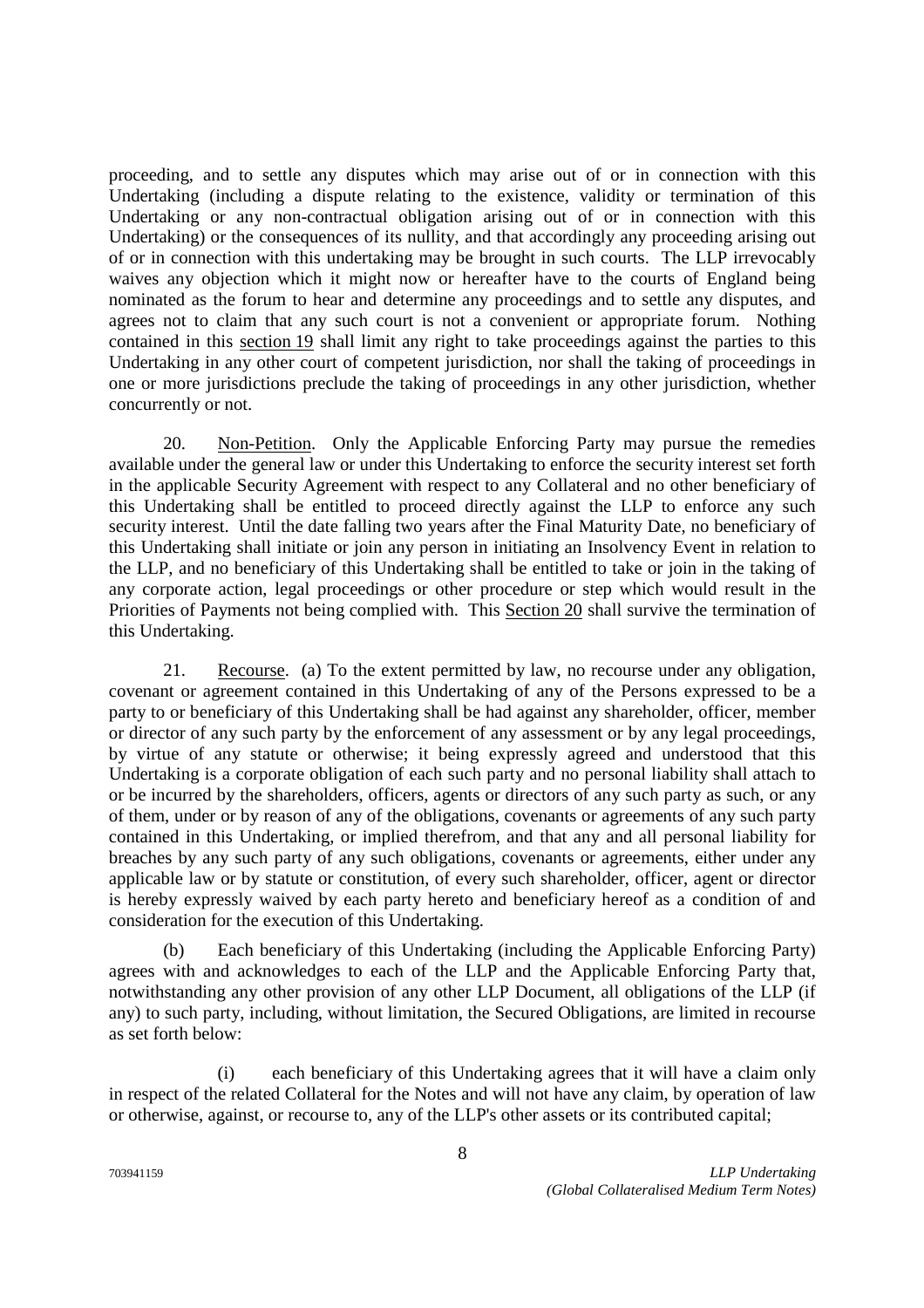(ii) sums payable to any party to or beneficiary of this Undertaking in respect of the LLP's obligations to such Person shall be limited to the lesser of (a) the aggregate amount of all sums due and payable to such Person and (b) the aggregate amounts received, realized or otherwise recovered by or for the account of the LLP in respect of the related Collateral for the Notes whether pursuant to enforcement of the Security related to such Collateral or otherwise, net of any sums which are payable by the LLP in accordance with the Priorities of Payments for the Notes in priority to or pari passu with sums payable to such Person;

(iii) notwithstanding anything to the contrary contained in this Undertaking, all obligations of the LLP shall be payable by the LLP only to the extent of funds available therefor pursuant to the Priorities of Payments with respect to the Notes and, to the extent such funds are not available or are insufficient for the payment thereof, shall not constitute a claim against the LLP to the extent of such unavailability or insufficiency until such time as the LLP has assets sufficient to pay such prior deficiency in accordance with such Priorities of Payment, and upon notice of the Applicable Enforcing Party that it has determined in its sole opinion that there is no reasonable likelihood of there being any further realizations in respect of the related Collateral (whether arising from an enforcement of the Security related to the Collateral for the Notes or otherwise) which would be available to pay unpaid amounts outstanding under the relevant LLP Documents, any such unpaid amounts, as to the LLP but not the Issuer, shall be discharged in full.

(c) This Section 21 shall survive the termination of this Undertaking.

[*Remainder of page intentionally left blank*]